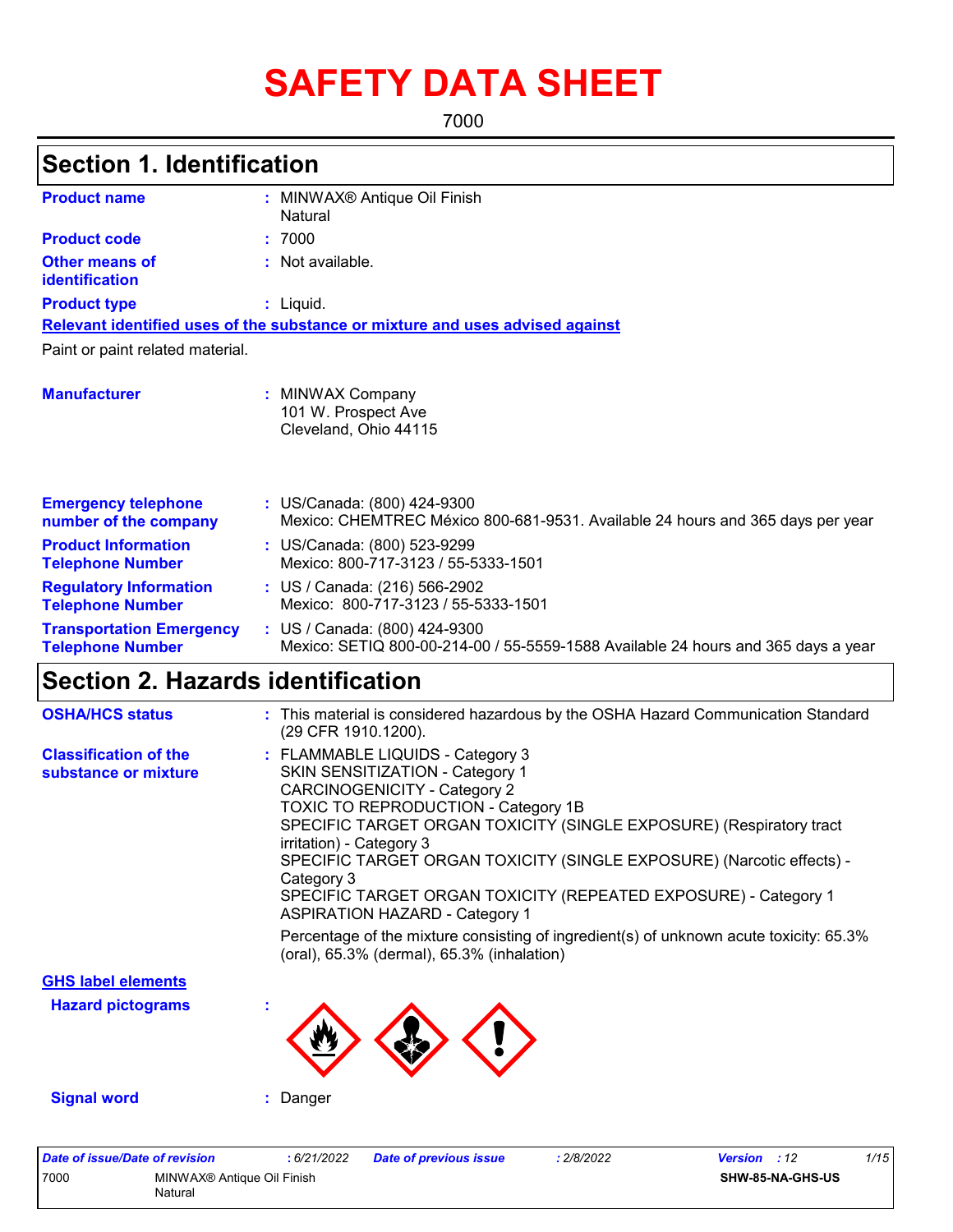### **Section 2. Hazards identification**

| <b>Hazard statements</b>                   | : Flammable liquid and vapor.<br>May be fatal if swallowed and enters airways.<br>May cause an allergic skin reaction.<br>May cause respiratory irritation.<br>May cause drowsiness or dizziness.<br>Suspected of causing cancer.<br>May damage fertility or the unborn child.<br>Causes damage to organs through prolonged or repeated exposure.                                                                                                                                                                                                                                                                                                                                 |
|--------------------------------------------|-----------------------------------------------------------------------------------------------------------------------------------------------------------------------------------------------------------------------------------------------------------------------------------------------------------------------------------------------------------------------------------------------------------------------------------------------------------------------------------------------------------------------------------------------------------------------------------------------------------------------------------------------------------------------------------|
| <b>Precautionary statements</b>            |                                                                                                                                                                                                                                                                                                                                                                                                                                                                                                                                                                                                                                                                                   |
| <b>General</b>                             | : Read label before use. Keep out of reach of children. If medical advice is needed,<br>have product container or label at hand.                                                                                                                                                                                                                                                                                                                                                                                                                                                                                                                                                  |
| <b>Prevention</b>                          | Obtain special instructions before use. Do not handle until all safety precautions have<br>been read and understood. Wear protective gloves, protective clothing and eye or face<br>protection. Keep away from heat, hot surfaces, sparks, open flames and other ignition<br>sources. No smoking. Use explosion-proof electrical, ventilating or lighting equipment.<br>Use non-sparking tools. Take action to prevent static discharges. Use only outdoors or<br>in a well-ventilated area. Do not breathe vapor. Do not eat, drink or smoke when using<br>this product. Wash thoroughly after handling. Contaminated work clothing must not be<br>allowed out of the workplace. |
| <b>Response</b>                            | : IF exposed or concerned: Get medical advice or attention. IF INHALED: Remove<br>person to fresh air and keep comfortable for breathing. Call a POISON CENTER or<br>doctor if you feel unwell. IF SWALLOWED: Immediately call a POISON CENTER or<br>doctor. Do NOT induce vomiting. IF ON SKIN (or hair): Take off immediately all<br>contaminated clothing. Rinse skin with water. Wash contaminated clothing before<br>reuse. IF ON SKIN: Wash with plenty of water. If skin irritation or rash occurs: Get<br>medical advice or attention.                                                                                                                                    |
| <b>Storage</b>                             | : Store locked up. Store in a well-ventilated place. Keep container tightly closed. Keep<br>cool.                                                                                                                                                                                                                                                                                                                                                                                                                                                                                                                                                                                 |
| <b>Disposal</b>                            | Dispose of contents and container in accordance with all local, regional, national and<br>international regulations.                                                                                                                                                                                                                                                                                                                                                                                                                                                                                                                                                              |
| <b>Supplemental label</b><br>elements      | DELAYED EFFECTS FROM LONG TERM OVEREXPOSURE. Contains solvents which<br>can cause permanent brain and nervous system damage. Intentional misuse by<br>deliberately concentrating and inhaling the contents can be harmful or fatal. WARNING:<br>This product contains a chemical known to the State of California to cause birth defects<br>or other reproductive harm.                                                                                                                                                                                                                                                                                                           |
|                                            | Please refer to the SDS for additional information. Keep out of reach of children. Do not<br>transfer contents to other containers for storage.                                                                                                                                                                                                                                                                                                                                                                                                                                                                                                                                   |
| <b>Hazards not otherwise</b><br>classified | DANGER: Rags, steel wool, other waste soaked with this product, and sanding residue<br>may spontaneously catch fire if improperly discarded. Immediately place rags, steel<br>wool, other waste soaked with this product, and sanding residue in a sealed, water-filled,<br>metal container. Dispose of in accordance with local fire regulations.                                                                                                                                                                                                                                                                                                                                |

### **Section 3. Composition/information on ingredients**

| Substance/mixture     | : Mixture        |
|-----------------------|------------------|
| <b>Other means of</b> | : Not available. |
| <b>identification</b> |                  |

#### **CAS number/other identifiers**

| Ingredient name                    | % by weight | <b>CAS number</b> |
|------------------------------------|-------------|-------------------|
| Light Aliphatic Hydrocarbon        | 1≥50 - ≤75  | 64742-47-8        |
| Med. Aliphatic Hydrocarbon Solvent | $\leq 10$   | 64742-88-7        |
| Methyl Ethyl Ketoxime              | $≤0.3$      | 96-29-7           |
| Cobalt 2-Ethylhexanoate            | l≤0.3       | 136-52-7          |

Any concentration shown as a range is to protect confidentiality or is due to batch variation.

| Date of issue/Date of revision |                                       | 6/21/2022 | <b>Date of previous issue</b> | : 2/8/2022 | <b>Version</b> : 12 |                  | 2/15 |
|--------------------------------|---------------------------------------|-----------|-------------------------------|------------|---------------------|------------------|------|
| 7000                           | MINWAX® Antique Oil Finish<br>Natural |           |                               |            |                     | SHW-85-NA-GHS-US |      |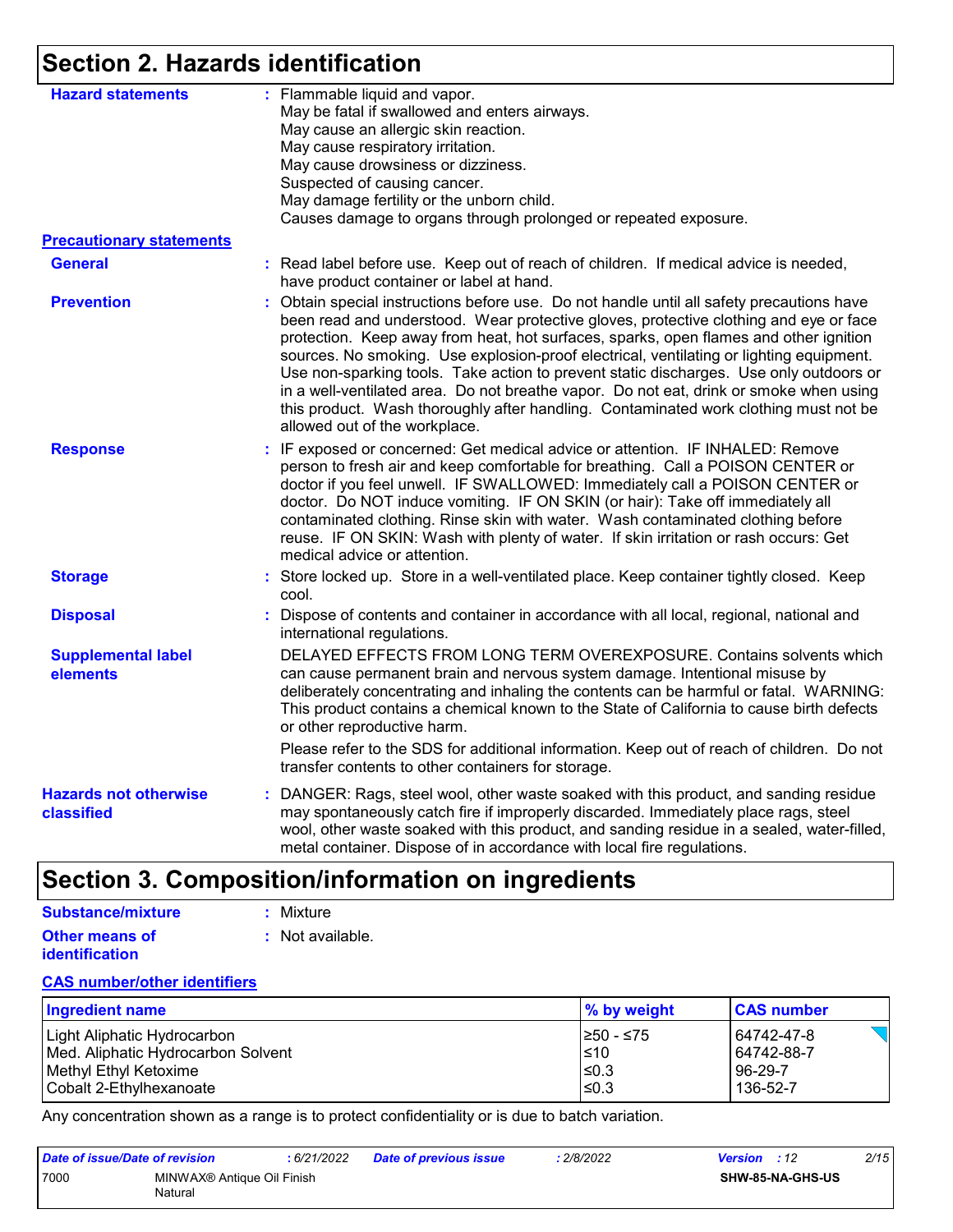### **Section 3. Composition/information on ingredients**

**There are no additional ingredients present which, within the current knowledge of the supplier and in the concentrations applicable, are classified and hence require reporting in this section.**

**Occupational exposure limits, if available, are listed in Section 8.**

### **Section 4. First aid measures**

| Eye contact         | : Immediately flush eyes with plenty of water, occasionally lifting the upper and lower<br>eyelids. Check for and remove any contact lenses. Continue to rinse for at least 10<br>minutes. Get medical attention.                                                                                                                                                                                                                                                                                                                                                                                                                                                                                                                                       |
|---------------------|---------------------------------------------------------------------------------------------------------------------------------------------------------------------------------------------------------------------------------------------------------------------------------------------------------------------------------------------------------------------------------------------------------------------------------------------------------------------------------------------------------------------------------------------------------------------------------------------------------------------------------------------------------------------------------------------------------------------------------------------------------|
| <b>Inhalation</b>   | : Remove victim to fresh air and keep at rest in a position comfortable for breathing. If it<br>is suspected that fumes are still present, the rescuer should wear an appropriate mask<br>or self-contained breathing apparatus. If not breathing, if breathing is irregular or if<br>respiratory arrest occurs, provide artificial respiration or oxygen by trained personnel. It<br>may be dangerous to the person providing aid to give mouth-to-mouth resuscitation.<br>Get medical attention. If necessary, call a poison center or physician. If unconscious,<br>place in recovery position and get medical attention immediately. Maintain an open<br>airway. Loosen tight clothing such as a collar, tie, belt or waistband.                    |
| <b>Skin contact</b> | : Wash with plenty of soap and water. Remove contaminated clothing and shoes. Wash<br>contaminated clothing thoroughly with water before removing it, or wear gloves.<br>Continue to rinse for at least 10 minutes. Get medical attention. In the event of any<br>complaints or symptoms, avoid further exposure. Wash clothing before reuse. Clean<br>shoes thoroughly before reuse.                                                                                                                                                                                                                                                                                                                                                                   |
| <b>Ingestion</b>    | : Get medical attention immediately. Call a poison center or physician. Wash out mouth<br>with water. Remove dentures if any. If material has been swallowed and the exposed<br>person is conscious, give small quantities of water to drink. Stop if the exposed person<br>feels sick as vomiting may be dangerous. Aspiration hazard if swallowed. Can enter<br>lungs and cause damage. Do not induce vomiting. If vomiting occurs, the head should<br>be kept low so that vomit does not enter the lungs. Never give anything by mouth to an<br>unconscious person. If unconscious, place in recovery position and get medical<br>attention immediately. Maintain an open airway. Loosen tight clothing such as a collar,<br>tie, belt or waistband. |

| <b>Most important symptoms/effects, acute and delayed</b> |                                                                                                                                  |                                                                                                                                     |            |                |     |      |
|-----------------------------------------------------------|----------------------------------------------------------------------------------------------------------------------------------|-------------------------------------------------------------------------------------------------------------------------------------|------------|----------------|-----|------|
| <b>Potential acute health effects</b>                     |                                                                                                                                  |                                                                                                                                     |            |                |     |      |
| <b>Eye contact</b>                                        |                                                                                                                                  | : No known significant effects or critical hazards.                                                                                 |            |                |     |      |
| <b>Inhalation</b>                                         |                                                                                                                                  | : Can cause central nervous system (CNS) depression. May cause drowsiness or<br>dizziness. May cause respiratory irritation.        |            |                |     |      |
| <b>Skin contact</b>                                       |                                                                                                                                  | : May cause an allergic skin reaction.                                                                                              |            |                |     |      |
| <b>Ingestion</b>                                          | enters airways.                                                                                                                  | : Can cause central nervous system (CNS) depression. May be fatal if swallowed and                                                  |            |                |     |      |
| <b>Over-exposure signs/symptoms</b>                       |                                                                                                                                  |                                                                                                                                     |            |                |     |      |
| <b>Eye contact</b>                                        | : No specific data.                                                                                                              |                                                                                                                                     |            |                |     |      |
| <b>Inhalation</b>                                         | coughing<br>nausea or vomiting<br>headache<br>drowsiness/fatigue<br>dizziness/vertigo<br>unconsciousness<br>reduced fetal weight | : Adverse symptoms may include the following:<br>respiratory tract irritation<br>increase in fetal deaths<br>skeletal malformations |            |                |     |      |
| Date of issue/Date of revision                            | : 6/21/2022                                                                                                                      | <b>Date of previous issue</b>                                                                                                       | : 2/8/2022 | <b>Version</b> | :12 | 3/15 |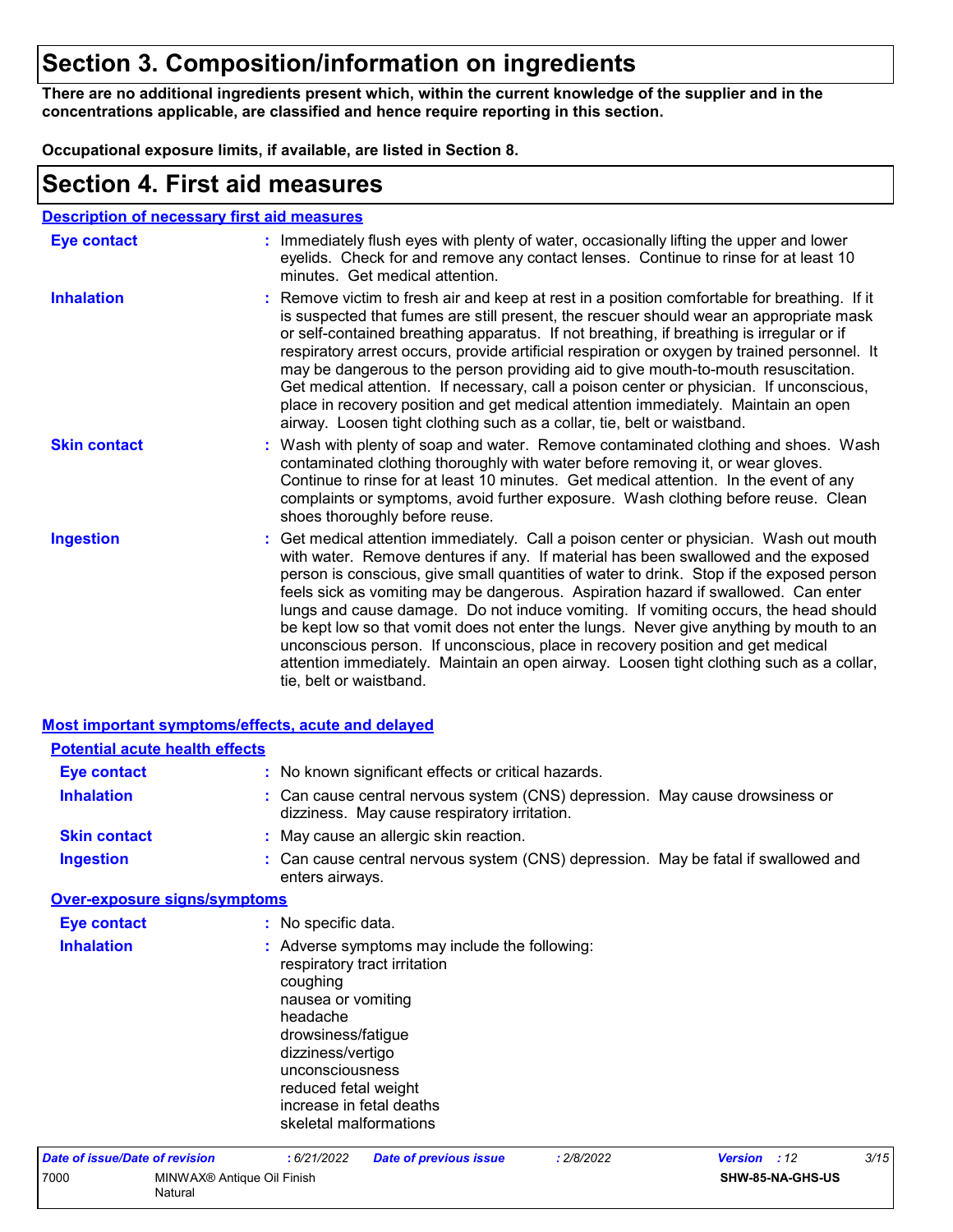### **Section 4. First aid measures**

| <b>Skin contact</b>               | : Adverse symptoms may include the following:<br>irritation<br>redness<br>reduced fetal weight<br>increase in fetal deaths<br>skeletal malformations                                                                                                                                                                                                                                                            |
|-----------------------------------|-----------------------------------------------------------------------------------------------------------------------------------------------------------------------------------------------------------------------------------------------------------------------------------------------------------------------------------------------------------------------------------------------------------------|
| <b>Ingestion</b>                  | : Adverse symptoms may include the following:<br>nausea or vomiting<br>reduced fetal weight<br>increase in fetal deaths<br>skeletal malformations<br><u>Indication of immediate medical attention and special treatment needed, if necessary</u>                                                                                                                                                                |
| <b>Notes to physician</b>         | : Treat symptomatically. Contact poison treatment specialist immediately if large<br>quantities have been ingested or inhaled.                                                                                                                                                                                                                                                                                  |
| <b>Specific treatments</b>        | : No specific treatment.                                                                                                                                                                                                                                                                                                                                                                                        |
| <b>Protection of first-aiders</b> | : No action shall be taken involving any personal risk or without suitable training. If it is<br>suspected that fumes are still present, the rescuer should wear an appropriate mask or<br>self-contained breathing apparatus. It may be dangerous to the person providing aid to<br>give mouth-to-mouth resuscitation. Wash contaminated clothing thoroughly with water<br>before removing it, or wear gloves. |

#### **See toxicological information (Section 11)**

### **Section 5. Fire-fighting measures**

| <b>Extinguishing media</b>                               |                                                                                                                                                                                                                                                                                                                                                                                                                          |
|----------------------------------------------------------|--------------------------------------------------------------------------------------------------------------------------------------------------------------------------------------------------------------------------------------------------------------------------------------------------------------------------------------------------------------------------------------------------------------------------|
| <b>Suitable extinguishing</b><br>media                   | : Use dry chemical, $CO2$ , water spray (fog) or foam.                                                                                                                                                                                                                                                                                                                                                                   |
| <b>Unsuitable extinguishing</b><br>media                 | : Do not use water jet.                                                                                                                                                                                                                                                                                                                                                                                                  |
| <b>Specific hazards arising</b><br>from the chemical     | : Flammable liquid and vapor. Runoff to sewer may create fire or explosion hazard. In a<br>fire or if heated, a pressure increase will occur and the container may burst, with the risk<br>of a subsequent explosion. The vapor/gas is heavier than air and will spread along the<br>ground. Vapors may accumulate in low or confined areas or travel a considerable<br>distance to a source of ignition and flash back. |
| <b>Hazardous thermal</b><br>decomposition products       | Decomposition products may include the following materials:<br>carbon dioxide<br>carbon monoxide                                                                                                                                                                                                                                                                                                                         |
| <b>Special protective actions</b><br>for fire-fighters   | : Promptly isolate the scene by removing all persons from the vicinity of the incident if<br>there is a fire. No action shall be taken involving any personal risk or without suitable<br>training. Move containers from fire area if this can be done without risk. Use water<br>spray to keep fire-exposed containers cool.                                                                                            |
| <b>Special protective</b><br>equipment for fire-fighters | Fire-fighters should wear appropriate protective equipment and self-contained breathing<br>apparatus (SCBA) with a full face-piece operated in positive pressure mode.                                                                                                                                                                                                                                                   |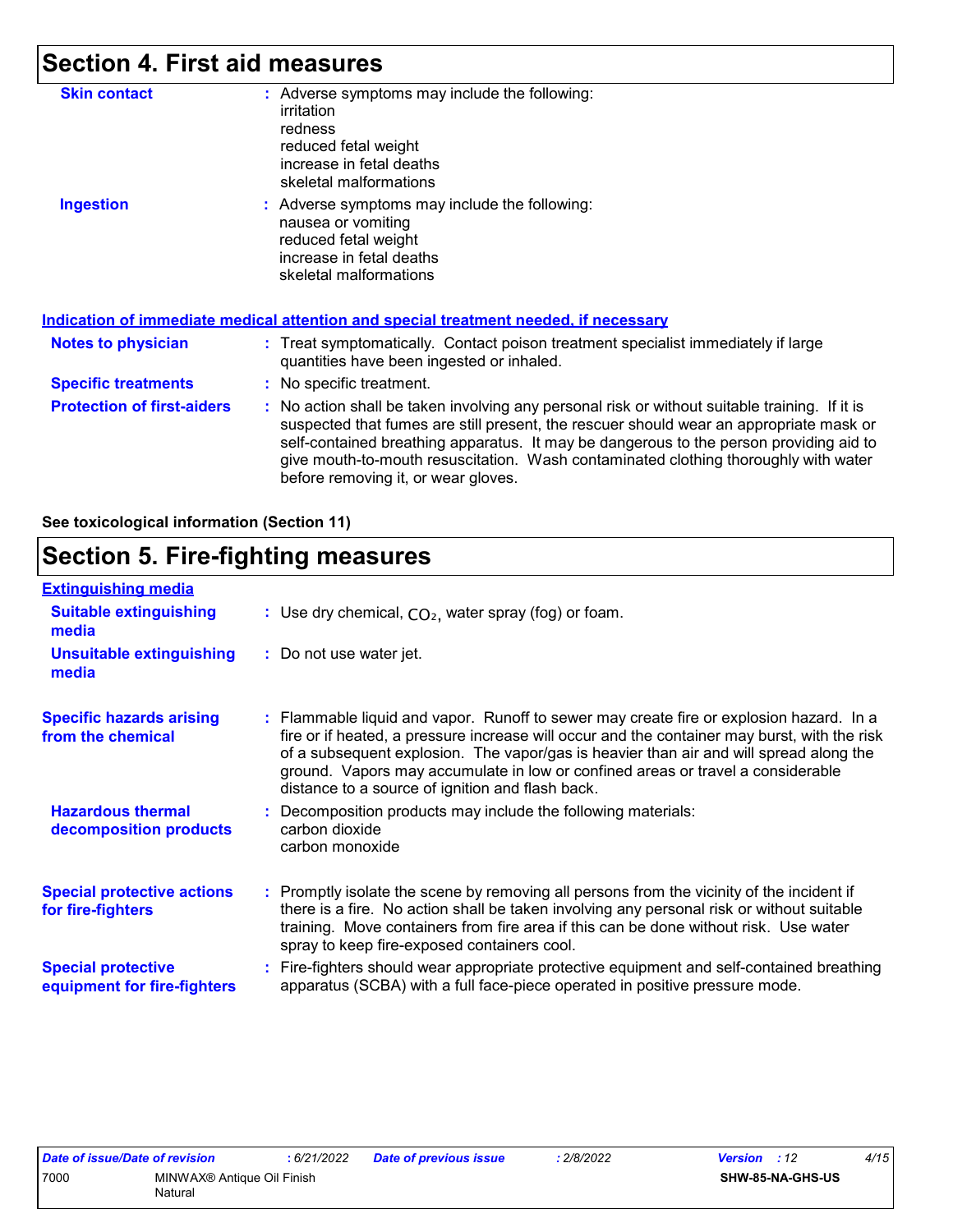### **Section 6. Accidental release measures**

| <b>Personal precautions, protective equipment and emergency procedures</b>                                                                                                                                                                                                                                                                                                                                                                                                                                                                                                                                                                                                                                         |
|--------------------------------------------------------------------------------------------------------------------------------------------------------------------------------------------------------------------------------------------------------------------------------------------------------------------------------------------------------------------------------------------------------------------------------------------------------------------------------------------------------------------------------------------------------------------------------------------------------------------------------------------------------------------------------------------------------------------|
| : No action shall be taken involving any personal risk or without suitable training.<br>Evacuate surrounding areas. Keep unnecessary and unprotected personnel from<br>entering. Do not touch or walk through spilled material. Shut off all ignition sources.<br>No flares, smoking or flames in hazard area. Avoid breathing vapor or mist. Provide<br>adequate ventilation. Wear appropriate respirator when ventilation is inadequate. Put<br>on appropriate personal protective equipment.                                                                                                                                                                                                                    |
| For emergency responders : If specialized clothing is required to deal with the spillage, take note of any information in<br>Section 8 on suitable and unsuitable materials. See also the information in "For non-<br>emergency personnel".                                                                                                                                                                                                                                                                                                                                                                                                                                                                        |
| : Avoid dispersal of spilled material and runoff and contact with soil, waterways, drains<br>and sewers. Inform the relevant authorities if the product has caused environmental<br>pollution (sewers, waterways, soil or air).                                                                                                                                                                                                                                                                                                                                                                                                                                                                                    |
| Methods and materials for containment and cleaning up                                                                                                                                                                                                                                                                                                                                                                                                                                                                                                                                                                                                                                                              |
| : Stop leak if without risk. Move containers from spill area. Use spark-proof tools and<br>explosion-proof equipment. Dilute with water and mop up if water-soluble. Alternatively,<br>or if water-insoluble, absorb with an inert dry material and place in an appropriate waste<br>disposal container. Dispose of via a licensed waste disposal contractor.                                                                                                                                                                                                                                                                                                                                                      |
| : Stop leak if without risk. Move containers from spill area. Use spark-proof tools and<br>explosion-proof equipment. Approach release from upwind. Prevent entry into sewers,<br>water courses, basements or confined areas. Wash spillages into an effluent treatment<br>plant or proceed as follows. Contain and collect spillage with non-combustible,<br>absorbent material e.g. sand, earth, vermiculite or diatomaceous earth and place in<br>container for disposal according to local regulations (see Section 13). Dispose of via a<br>licensed waste disposal contractor. Contaminated absorbent material may pose the<br>same hazard as the spilled product. Note: see Section 1 for emergency contact |
|                                                                                                                                                                                                                                                                                                                                                                                                                                                                                                                                                                                                                                                                                                                    |

### **Section 7. Handling and storage**

measures.

#### **Precautions for safe handling**

| <b>Protective measures</b>                       | : Put on appropriate personal protective equipment (see Section 8). Persons with a<br>history of skin sensitization problems should not be employed in any process in which<br>this product is used. Avoid exposure - obtain special instructions before use. Avoid<br>exposure during pregnancy. Do not handle until all safety precautions have been read<br>and understood. Do not get in eyes or on skin or clothing. Do not breathe vapor or mist.<br>Do not swallow. Use only with adequate ventilation. Wear appropriate respirator when<br>ventilation is inadequate. Do not enter storage areas and confined spaces unless<br>adequately ventilated. Keep in the original container or an approved alternative made<br>from a compatible material, kept tightly closed when not in use. Store and use away<br>from heat, sparks, open flame or any other ignition source. Use explosion-proof<br>electrical (ventilating, lighting and material handling) equipment. Use only non-sparking<br>tools. Take precautionary measures against electrostatic discharges. Empty containers<br>retain product residue and can be hazardous. Do not reuse container. |
|--------------------------------------------------|----------------------------------------------------------------------------------------------------------------------------------------------------------------------------------------------------------------------------------------------------------------------------------------------------------------------------------------------------------------------------------------------------------------------------------------------------------------------------------------------------------------------------------------------------------------------------------------------------------------------------------------------------------------------------------------------------------------------------------------------------------------------------------------------------------------------------------------------------------------------------------------------------------------------------------------------------------------------------------------------------------------------------------------------------------------------------------------------------------------------------------------------------------------------|
| <b>Advice on general</b><br>occupational hygiene | : Eating, drinking and smoking should be prohibited in areas where this material is<br>handled, stored and processed. Workers should wash hands and face before eating,<br>drinking and smoking. Remove contaminated clothing and protective equipment before<br>entering eating areas. See also Section 8 for additional information on hygiene                                                                                                                                                                                                                                                                                                                                                                                                                                                                                                                                                                                                                                                                                                                                                                                                                     |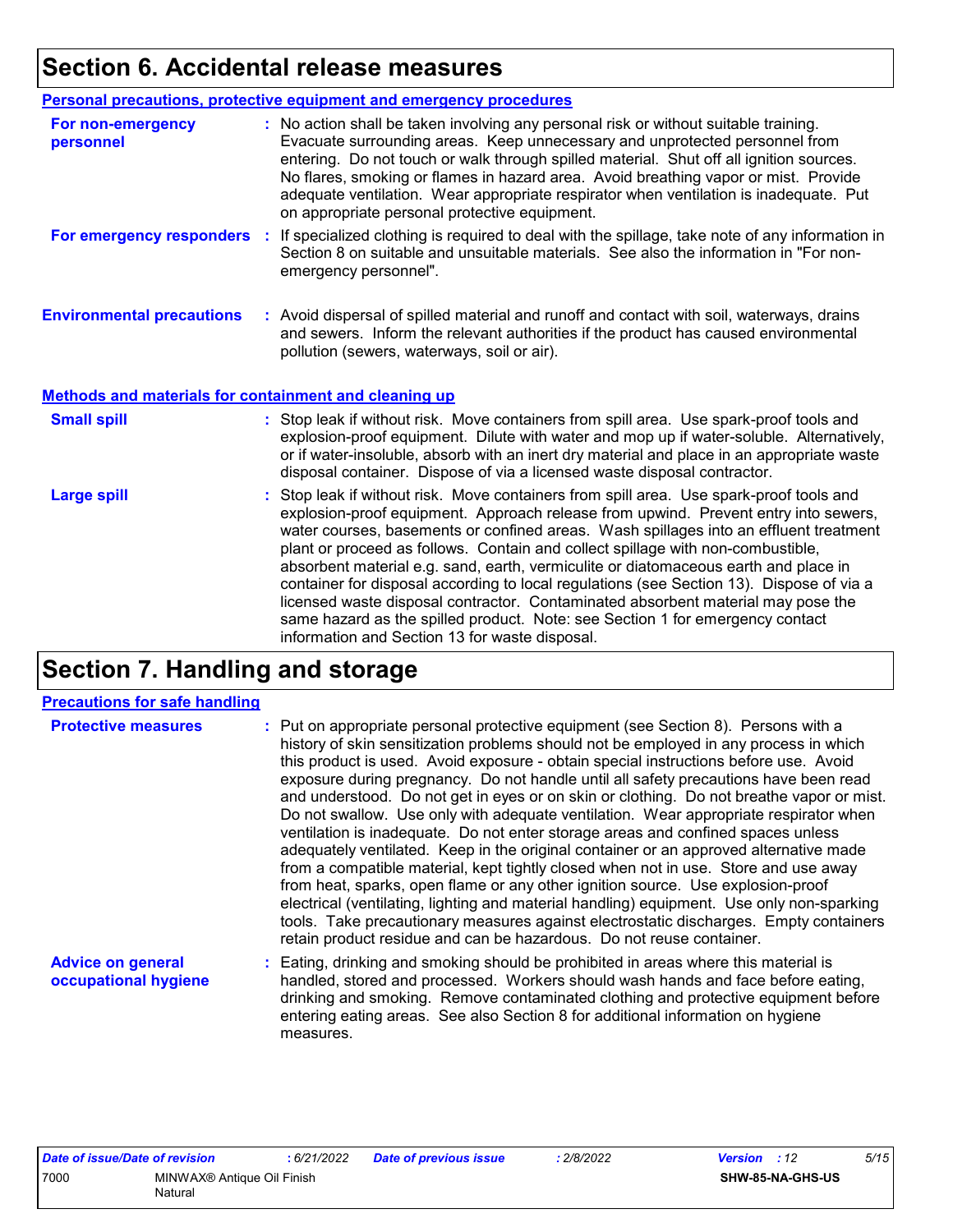### **Section 7. Handling and storage**

| <b>Conditions for safe storage,</b> | : Store in accordance with local regulations. Store in a segregated and approved area.        |  |  |  |  |  |  |
|-------------------------------------|-----------------------------------------------------------------------------------------------|--|--|--|--|--|--|
| including any                       | Store in original container protected from direct sunlight in a dry, cool and well-ventilated |  |  |  |  |  |  |
| <b>incompatibilities</b>            | area, away from incompatible materials (see Section 10) and food and drink. Store             |  |  |  |  |  |  |
|                                     | locked up. Eliminate all ignition sources. Separate from oxidizing materials. Keep            |  |  |  |  |  |  |
|                                     | container tightly closed and sealed until ready for use. Containers that have been            |  |  |  |  |  |  |
|                                     | opened must be carefully resealed and kept upright to prevent leakage. Do not store in        |  |  |  |  |  |  |
|                                     | unlabeled containers. Use appropriate containment to avoid environmental                      |  |  |  |  |  |  |
|                                     | contamination. See Section 10 for incompatible materials before handling or use.              |  |  |  |  |  |  |

### **Section 8. Exposure controls/personal protection**

#### **Control parameters**

**Occupational exposure limits (OSHA United States)**

| <b>Ingredient name</b>             | <b>CAS#</b> | <b>Exposure limits</b>                                                                                                                |  |  |
|------------------------------------|-------------|---------------------------------------------------------------------------------------------------------------------------------------|--|--|
| Light Aliphatic Hydrocarbon        | 64742-47-8  | ACGIH TLV (United States, 1/2021).<br>Absorbed through skin.<br>TWA: 200 mg/m <sup>3</sup> , (as total hydrocarbon<br>vapor) 8 hours. |  |  |
| Med. Aliphatic Hydrocarbon Solvent | 64742-88-7  | OSHA PEL (United States, 5/2018).<br>TWA: 100 ppm 8 hours.<br>TWA: $400 \text{ mg/m}^3$ 8 hours.                                      |  |  |
| Methyl Ethyl Ketoxime              | 96-29-7     | OARS WEEL (United States, 1/2021). Skin<br>sensitizer.<br>TWA: 10 ppm 8 hours.                                                        |  |  |
| Cobalt 2-Ethylhexanoate            | 136-52-7    | ACGIH TLV (United States, 1/2021). Skin<br>sensitizer. Inhalation sensitizer.<br>TWA: $0.02$ mg/m <sup>3</sup> , (as Co) 8 hours.     |  |  |

#### **Occupational exposure limits (Canada)**

| <b>Ingredient name</b>                                                                                            | CAS#                          | <b>Exposure limits</b><br><b>CA British Columbia Provincial (Canada,</b><br>6/2021). Absorbed through skin.<br>TWA: 200 mg/m <sup>3</sup> , (as total hydrocarbon<br>vapour) 8 hours.<br>CA Alberta Provincial (Canada, 6/2018).<br>Absorbed through skin.<br>8 hrs OEL: 200 mg/m <sup>3</sup> , (as total hydrocarbon<br>vapour) 8 hours.<br>CA Ontario Provincial (Canada, 6/2019).<br>Absorbed through skin.<br>TWA: 200 mg/m <sup>3</sup> , (as total hydrocarbon<br>vapour) 8 hours. |  |  |  |
|-------------------------------------------------------------------------------------------------------------------|-------------------------------|-------------------------------------------------------------------------------------------------------------------------------------------------------------------------------------------------------------------------------------------------------------------------------------------------------------------------------------------------------------------------------------------------------------------------------------------------------------------------------------------|--|--|--|
| Petroleum refining, hydrotreated light distillate                                                                 | 64742-47-8                    |                                                                                                                                                                                                                                                                                                                                                                                                                                                                                           |  |  |  |
| Medium aliphatic solvent naphtha (petroleum) C9-C12                                                               | 64742-88-7                    | CA Ontario Provincial (Canada, 6/2019).<br>TWA: 525 mg/m <sup>3</sup> 8 hours.                                                                                                                                                                                                                                                                                                                                                                                                            |  |  |  |
| Methyl Ethyl Ketoxime                                                                                             | 96-29-7                       | OARS WEEL (United States, 1/2021). Skin<br>sensitizer.<br>TWA: 10 ppm 8 hours.                                                                                                                                                                                                                                                                                                                                                                                                            |  |  |  |
| Cobalt 2-Ethylhexanoate                                                                                           | 136-52-7                      | <b>CA British Columbia Provincial (Canada,</b><br>6/2021). Skin sensitizer. Inhalation<br>sensitizer.<br>TWA: 0.02 mg/m <sup>3</sup> , (as Co, Total) 8 hours.<br>CA Quebec Provincial (Canada, 6/2021).<br>Skin sensitizer.<br>TWAEV: $0.02$ mg/m <sup>3</sup> , (as Co) 8 hours.<br>CA Ontario Provincial (Canada, 6/2019).<br>TWA: 0.02 mg/m <sup>3</sup> , (as Co) 8 hours.                                                                                                           |  |  |  |
| <b>Date of issue/Date of revision</b><br>: 6/21/2022<br>7000<br>MINWAX <sup>®</sup> Antique Oil Finish<br>Natural | <b>Date of previous issue</b> | 6/15<br>: 2/8/2022<br>Version : 12<br>SHW-85-NA-GHS-US                                                                                                                                                                                                                                                                                                                                                                                                                                    |  |  |  |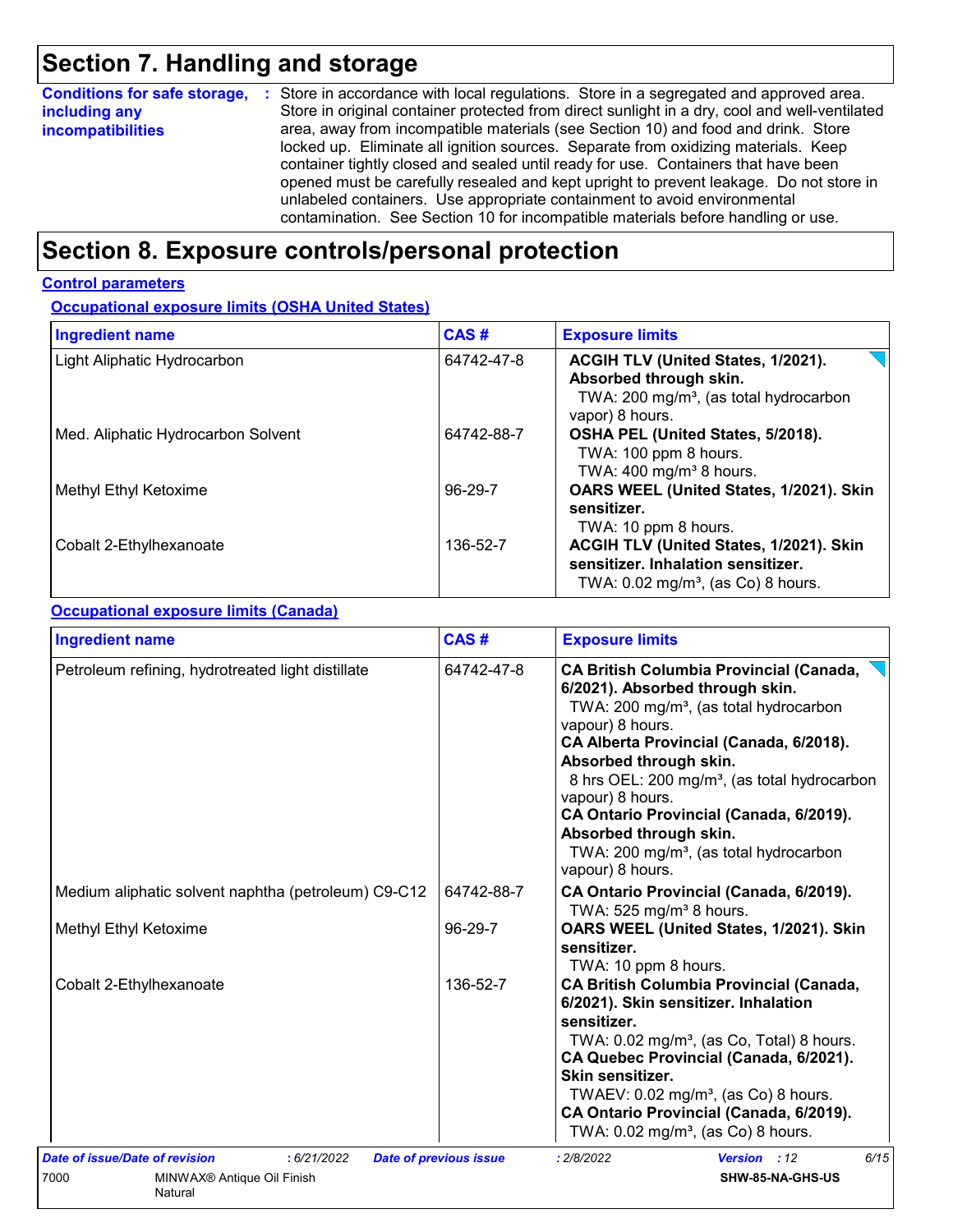## **Section 8. Exposure controls/personal protection**

| minutes. | STEL: 0.06 mg/m <sup>3</sup> , (measured as Co) 15 |
|----------|----------------------------------------------------|
| hours.   | TWA: 0.02 mg/m <sup>3</sup> , (measured as Co) 8   |

#### **Occupational exposure limits (Mexico)**

|                             | CAS#       | <b>Exposure limits</b>                                                                                                                       |
|-----------------------------|------------|----------------------------------------------------------------------------------------------------------------------------------------------|
| Light Aliphatic Hydrocarbon | 64742-47-8 | <b>ACGIH TLV (United States, 1/2021).</b><br>Absorbed through skin.<br>TWA: 200 mg/m <sup>3</sup> , (as total hydrocarbon<br>vapor) 8 hours. |
| Cobalt 2-Ethylhexanoate     | 136-52-7   | NOM-010-STPS-2014 (Mexico, 4/2016).<br>TWA: $0.02$ mg/m <sup>3</sup> , (as Co) 8 hours.                                                      |

| <b>Appropriate engineering</b><br>controls       | Use only with adequate ventilation. Use process enclosures, local exhaust ventilation or<br>other engineering controls to keep worker exposure to airborne contaminants below any<br>recommended or statutory limits. The engineering controls also need to keep gas,<br>vapor or dust concentrations below any lower explosive limits. Use explosion-proof<br>ventilation equipment.                                                                                                                                                                                                                                |
|--------------------------------------------------|----------------------------------------------------------------------------------------------------------------------------------------------------------------------------------------------------------------------------------------------------------------------------------------------------------------------------------------------------------------------------------------------------------------------------------------------------------------------------------------------------------------------------------------------------------------------------------------------------------------------|
| <b>Environmental exposure</b><br><b>controls</b> | Emissions from ventilation or work process equipment should be checked to ensure<br>they comply with the requirements of environmental protection legislation. In some<br>cases, fume scrubbers, filters or engineering modifications to the process equipment<br>will be necessary to reduce emissions to acceptable levels.                                                                                                                                                                                                                                                                                        |
| <b>Individual protection measures</b>            |                                                                                                                                                                                                                                                                                                                                                                                                                                                                                                                                                                                                                      |
| <b>Hygiene measures</b>                          | : Wash hands, forearms and face thoroughly after handling chemical products, before<br>eating, smoking and using the lavatory and at the end of the working period.<br>Appropriate techniques should be used to remove potentially contaminated clothing.<br>Contaminated work clothing should not be allowed out of the workplace. Wash<br>contaminated clothing before reusing. Ensure that eyewash stations and safety<br>showers are close to the workstation location.                                                                                                                                          |
| <b>Eye/face protection</b>                       | : Safety eyewear complying with an approved standard should be used when a risk<br>assessment indicates this is necessary to avoid exposure to liquid splashes, mists,<br>gases or dusts. If contact is possible, the following protection should be worn, unless<br>the assessment indicates a higher degree of protection: safety glasses with side-<br>shields.                                                                                                                                                                                                                                                   |
| <b>Skin protection</b>                           |                                                                                                                                                                                                                                                                                                                                                                                                                                                                                                                                                                                                                      |
| <b>Hand protection</b>                           | Chemical-resistant, impervious gloves complying with an approved standard should be<br>worn at all times when handling chemical products if a risk assessment indicates this is<br>necessary. Considering the parameters specified by the glove manufacturer, check<br>during use that the gloves are still retaining their protective properties. It should be<br>noted that the time to breakthrough for any glove material may be different for different<br>glove manufacturers. In the case of mixtures, consisting of several substances, the<br>protection time of the gloves cannot be accurately estimated. |
| <b>Body protection</b>                           | : Personal protective equipment for the body should be selected based on the task being<br>performed and the risks involved and should be approved by a specialist before<br>handling this product. When there is a risk of ignition from static electricity, wear anti-<br>static protective clothing. For the greatest protection from static discharges, clothing<br>should include anti-static overalls, boots and gloves.                                                                                                                                                                                       |
| <b>Other skin protection</b>                     | : Appropriate footwear and any additional skin protection measures should be selected<br>based on the task being performed and the risks involved and should be approved by a<br>specialist before handling this product.                                                                                                                                                                                                                                                                                                                                                                                            |

| Date of issue/Date of revision |                                       | : 6/21/2022 | Date of previous issue | 2/8/2022 | <b>Version</b> : 12 |                  | 7/15 |
|--------------------------------|---------------------------------------|-------------|------------------------|----------|---------------------|------------------|------|
| 7000                           | MINWAX® Antique Oil Finish<br>Natural |             |                        |          |                     | SHW-85-NA-GHS-US |      |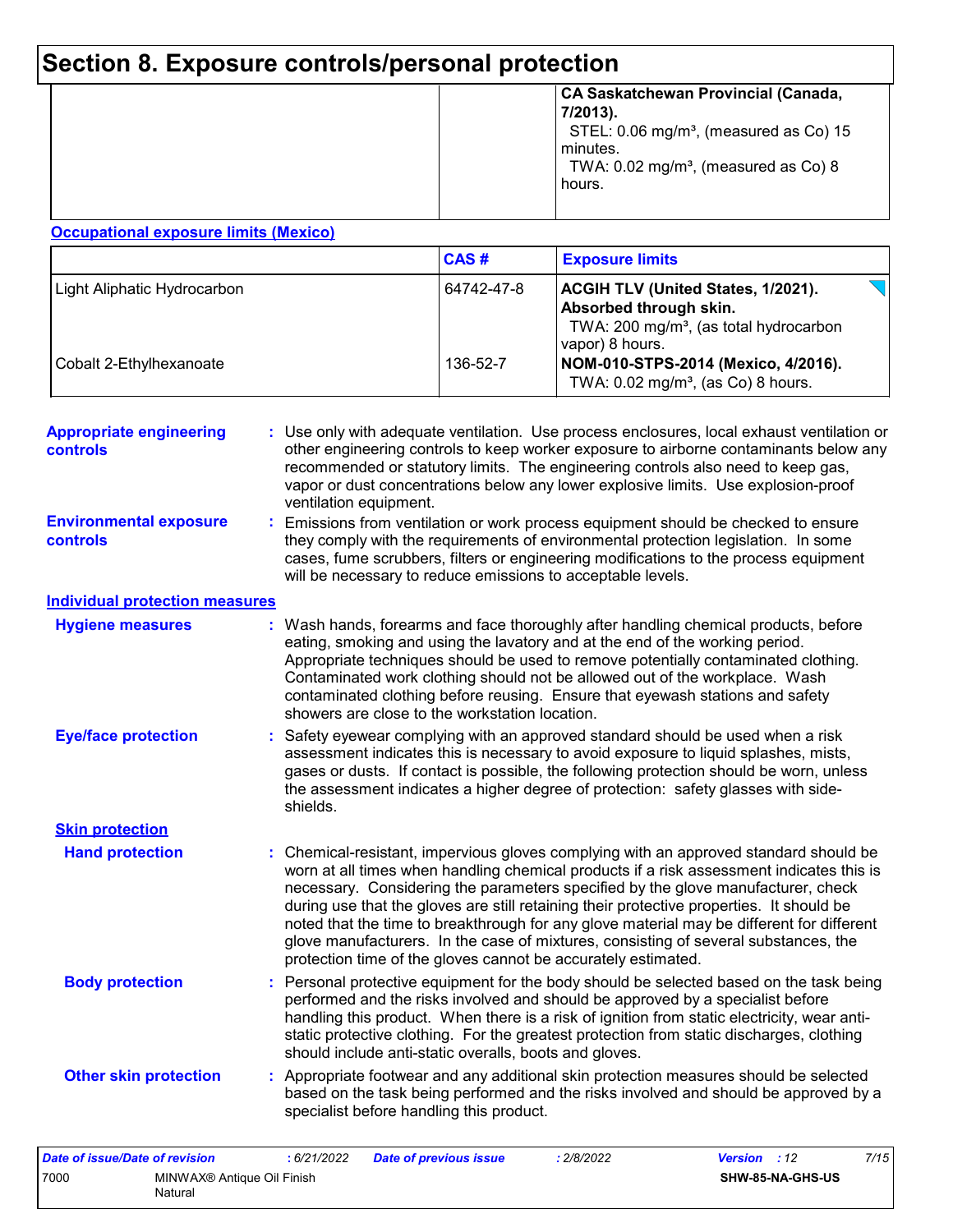### **Section 8. Exposure controls/personal protection**

**Respiratory protection :**

Based on the hazard and potential for exposure, select a respirator that meets the appropriate standard or certification. Respirators must be used according to a respiratory protection program to ensure proper fitting, training, and other important aspects of use.

### **Section 9. Physical and chemical properties**

The conditions of measurement of all properties are at standard temperature and pressure unless otherwise indicated.

| <b>Appearance</b>                                                 |                                                                |
|-------------------------------------------------------------------|----------------------------------------------------------------|
| <b>Physical state</b>                                             | : Liquid.                                                      |
| <b>Color</b>                                                      | : Not available.                                               |
| Odor                                                              | : Not available.                                               |
| <b>Odor threshold</b>                                             | : Not available.                                               |
| pH                                                                | : Not applicable.                                              |
| <b>Melting point/freezing point</b>                               | : Not available.                                               |
| <b>Boiling point, initial boiling</b><br>point, and boiling range | : $148^{\circ}$ C (298.4 $^{\circ}$ F)                         |
| <b>Flash point</b>                                                | : Closed cup: 39°C (102.2°F) [Tagliabue Closed Cup]            |
| <b>Evaporation rate</b>                                           | $: 0.13$ (butyl acetate = 1)                                   |
| <b>Flammability</b>                                               | : Not available.                                               |
| Lower and upper explosion<br>limit/flammability limit             | $:$ Lower: 1%<br>Upper: 6%                                     |
| <b>Vapor pressure</b>                                             | : $0.17$ kPa (1.27 mm Hg)                                      |
| <b>Relative vapor density</b>                                     | : $5$ [Air = 1]                                                |
| <b>Relative density</b>                                           | : 0.85                                                         |
| <b>Solubility</b>                                                 | : Not available.                                               |
| <b>Partition coefficient: n-</b><br>octanol/water                 | : Not applicable.                                              |
| <b>Auto-ignition temperature</b>                                  | : Not available.                                               |
| <b>Decomposition temperature</b>                                  | : Not available.                                               |
| <b>Viscosity</b>                                                  | Kinematic (40°C (104°F)): <20.5 mm <sup>2</sup> /s (<20.5 cSt) |
| <b>Molecular weight</b>                                           | Not applicable.                                                |
| <b>Aerosol product</b>                                            |                                                                |
| <b>Heat of combustion</b>                                         | : $27.203$ kJ/g                                                |

### **Section 10. Stability and reactivity**

| <b>Reactivity</b>                            | : No specific test data related to reactivity available for this product or its ingredients.                                                                                                                                               |
|----------------------------------------------|--------------------------------------------------------------------------------------------------------------------------------------------------------------------------------------------------------------------------------------------|
| <b>Chemical stability</b>                    | : The product is stable.                                                                                                                                                                                                                   |
| <b>Possibility of hazardous</b><br>reactions | : Under normal conditions of storage and use, hazardous reactions will not occur.                                                                                                                                                          |
| <b>Conditions to avoid</b>                   | : Avoid all possible sources of ignition (spark or flame). Do not pressurize, cut, weld,<br>braze, solder, drill, grind or expose containers to heat or sources of ignition. Do not<br>allow vapor to accumulate in low or confined areas. |

| Date of issue/Date of revision |                            | 6/21/2022 | <b>Date of previous issue</b> | 2/8/2022 | <b>Version</b> : 12 |                  | 8/15 |
|--------------------------------|----------------------------|-----------|-------------------------------|----------|---------------------|------------------|------|
| 7000                           | MINWAX® Antique Oil Finish |           |                               |          |                     | SHW-85-NA-GHS-US |      |
|                                | Natural                    |           |                               |          |                     |                  |      |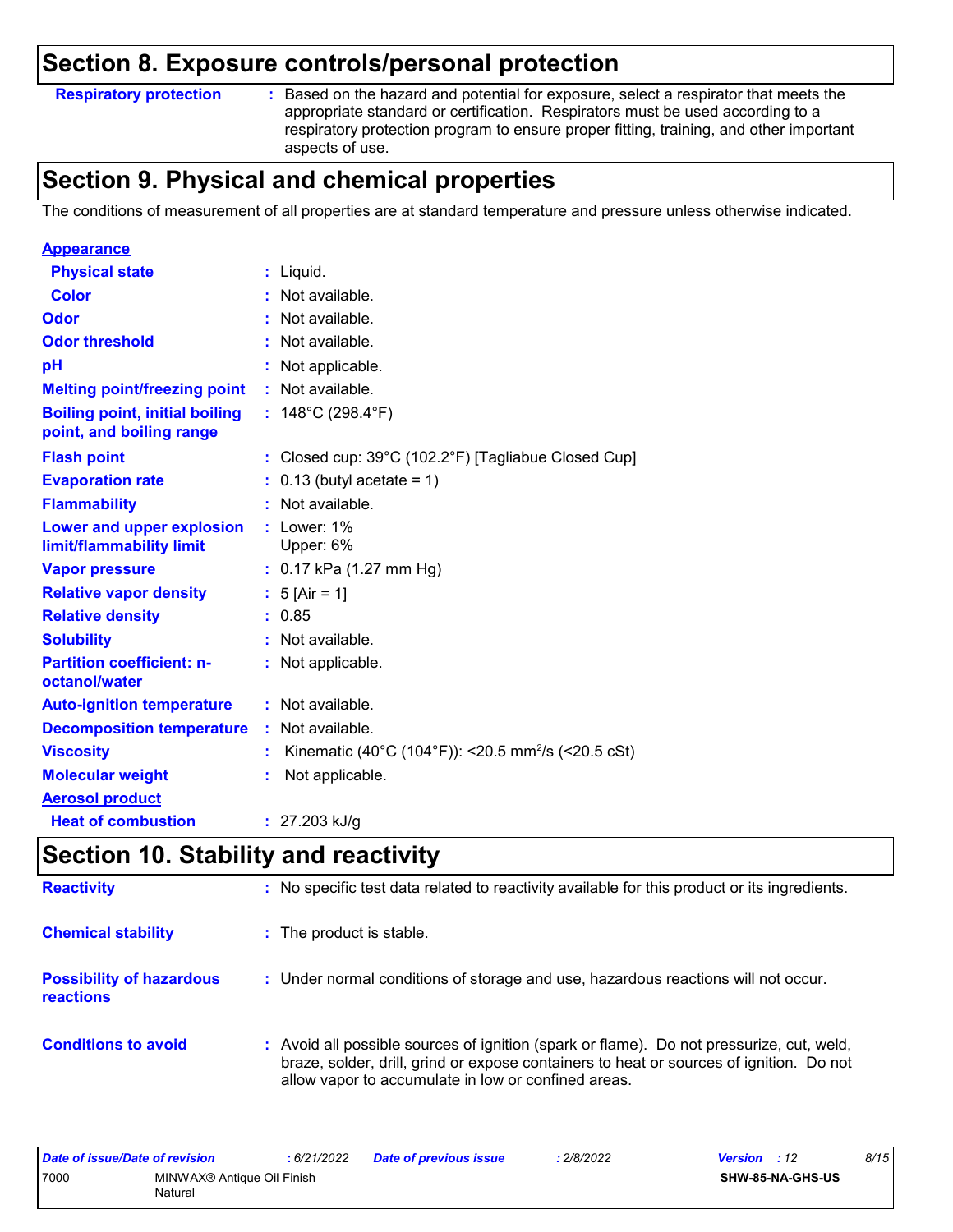### **Section 10. Stability and reactivity**

#### **Incompatible materials :**

: Reactive or incompatible with the following materials: oxidizing materials

**Hazardous decomposition products**

Under normal conditions of storage and use, hazardous decomposition products should **:** not be produced.

### **Section 11. Toxicological information**

#### **Information on toxicological effects**

#### **Acute toxicity**

| <b>Product/ingredient name</b>                   | <b>Result</b>                          | <b>Species</b>       | <b>Dose</b>                                    | <b>Exposure</b> |
|--------------------------------------------------|----------------------------------------|----------------------|------------------------------------------------|-----------------|
| Methyl Ethyl Ketoxime<br>Cobalt 2-Ethylhexanoate | ILD50 Oral<br>LD50 Dermal<br>LD50 Oral | Rat<br>Rabbit<br>Rat | $ 930 \text{ mg/kg} $<br> >5 g/kg<br>1.22 g/kg |                 |

#### **Irritation/Corrosion**

| <b>Product/ingredient name</b> | <b>Result</b>          | <b>Species</b> | <b>Score</b> | <b>Exposure</b> | <b>Observation</b> |
|--------------------------------|------------------------|----------------|--------------|-----------------|--------------------|
| Methyl Ethyl Ketoxime          | Eves - Severe irritant | Rabbit         |              | 100 uL          |                    |

#### **Sensitization**

Not available.

#### **Mutagenicity**

Not available.

#### **Carcinogenicity**

Not available.

#### **Classification**

| <b>Product/ingredient name   OSHA</b> | <b>IARC</b> | <b>NTP</b>                                       |  |
|---------------------------------------|-------------|--------------------------------------------------|--|
| Cobalt 2-Ethylhexanoate               | 2B          | Reasonably anticipated to be a human carcinogen. |  |

#### **Reproductive toxicity**

Not available.

#### **Teratogenicity**

Not available.

#### **Specific target organ toxicity (single exposure)**

| <b>Name</b>                        | <b>Category</b> | <b>Route of</b><br>exposure | <b>Target organs</b>              |
|------------------------------------|-----------------|-----------------------------|-----------------------------------|
| Light Aliphatic Hydrocarbon        | Category 3      |                             | Respiratory tract<br>l irritation |
|                                    | Category 3      |                             | l Narcotic effects                |
| Med. Aliphatic Hydrocarbon Solvent | Category 3      |                             | Respiratory tract<br>l irritation |
|                                    | Category 3      |                             | Narcotic effects                  |
| Methyl Ethyl Ketoxime              | Category 1      |                             | upper respiratory<br>tract        |
|                                    | Category 3      |                             | Narcotic effects                  |

**Specific target organ toxicity (repeated exposure)**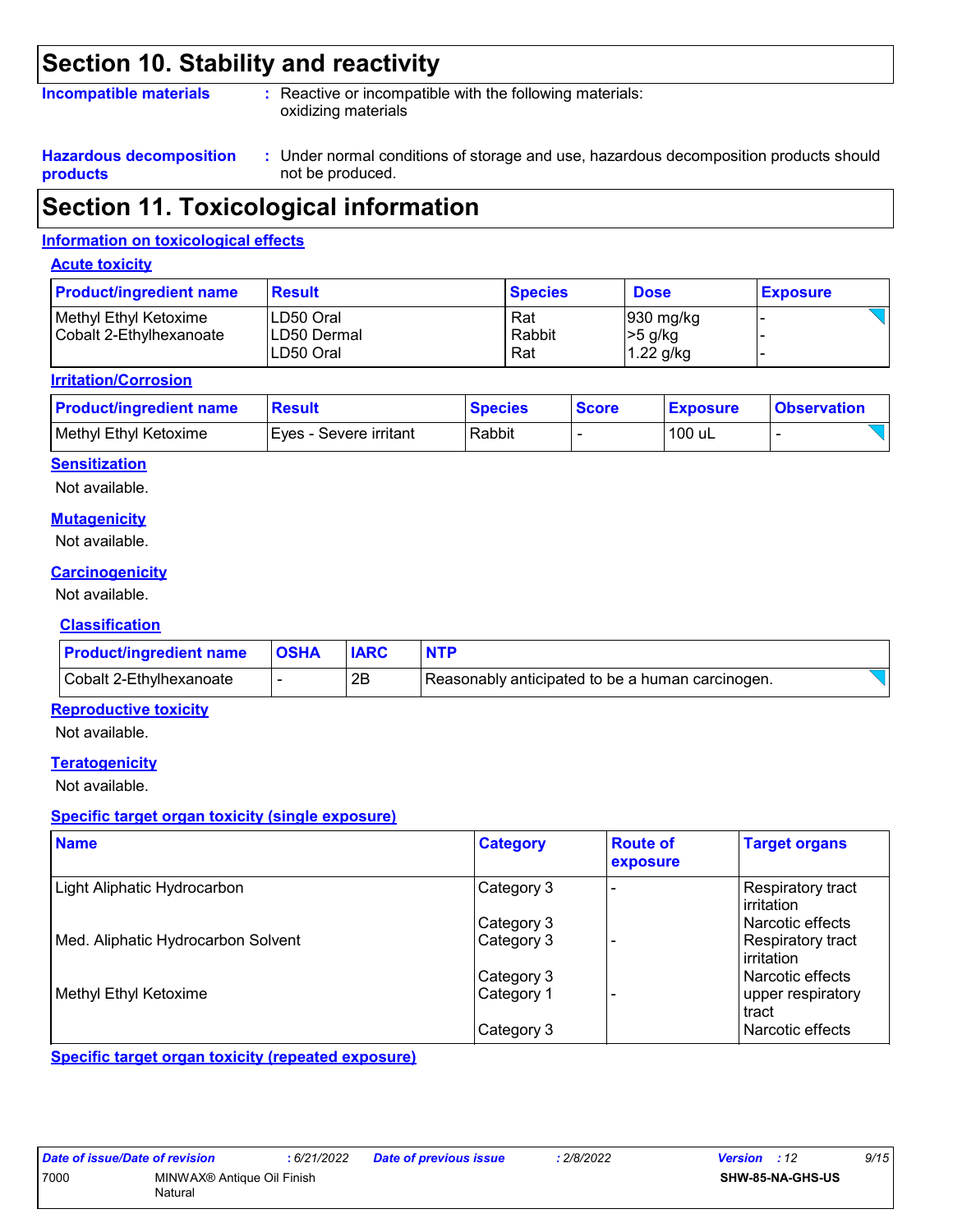## **Section 11. Toxicological information**

| <b>Name</b>                        | <b>Category</b> | <b>Route of</b><br><b>exposure</b> | <b>Target organs</b> |
|------------------------------------|-----------------|------------------------------------|----------------------|
| Light Aliphatic Hydrocarbon        | Category 2      |                                    |                      |
| Med. Aliphatic Hydrocarbon Solvent | Category 1      |                                    |                      |
| Methyl Ethyl Ketoxime              | Category 2      |                                    | blood system         |

#### **Aspiration hazard**

| <b>Name</b>                        | <b>Result</b>                         |
|------------------------------------|---------------------------------------|
| Light Aliphatic Hydrocarbon_       | <b>ASPIRATION HAZARD - Category 1</b> |
| Med. Aliphatic Hydrocarbon Solvent | <b>ASPIRATION HAZARD - Category 1</b> |

| <b>Information on the likely</b><br>routes of exposure | : Not available.                                                                                                                                                                                                                                                        |
|--------------------------------------------------------|-------------------------------------------------------------------------------------------------------------------------------------------------------------------------------------------------------------------------------------------------------------------------|
| <b>Potential acute health effects</b>                  |                                                                                                                                                                                                                                                                         |
| <b>Eye contact</b>                                     | : No known significant effects or critical hazards.                                                                                                                                                                                                                     |
| <b>Inhalation</b>                                      | : Can cause central nervous system (CNS) depression. May cause drowsiness or<br>dizziness. May cause respiratory irritation.                                                                                                                                            |
| <b>Skin contact</b>                                    | : May cause an allergic skin reaction.                                                                                                                                                                                                                                  |
| <b>Ingestion</b>                                       | : Can cause central nervous system (CNS) depression. May be fatal if swallowed and<br>enters airways.                                                                                                                                                                   |
|                                                        | <b>Symptoms related to the physical, chemical and toxicological characteristics</b>                                                                                                                                                                                     |
| <b>Eye contact</b>                                     | : No specific data.                                                                                                                                                                                                                                                     |
| <b>Inhalation</b>                                      | : Adverse symptoms may include the following:<br>respiratory tract irritation<br>coughing<br>nausea or vomiting<br>headache<br>drowsiness/fatigue<br>dizziness/vertigo<br>unconsciousness<br>reduced fetal weight<br>increase in fetal deaths<br>skeletal malformations |
| <b>Skin contact</b>                                    | : Adverse symptoms may include the following:<br>irritation<br>redness<br>reduced fetal weight<br>increase in fetal deaths<br>skeletal malformations                                                                                                                    |
| <b>Ingestion</b>                                       | : Adverse symptoms may include the following:<br>nausea or vomiting<br>reduced fetal weight<br>increase in fetal deaths<br>skeletal malformations                                                                                                                       |
|                                                        | Delayed and immediate effects and also chronic effects from short and long term exposure                                                                                                                                                                                |
| <b>Short term exposure</b>                             |                                                                                                                                                                                                                                                                         |

| <b>Potential immediate</b><br>effects | : Not available. |
|---------------------------------------|------------------|
| <b>Potential delayed effects</b>      | : Not available. |
| <b>Long term exposure</b>             |                  |

| Date of issue/Date of revision |                                       | :6/21/2022 | Date of previous issue | : 2/8/2022       | <b>Version</b> : 12 | 10/15 |
|--------------------------------|---------------------------------------|------------|------------------------|------------------|---------------------|-------|
| 7000                           | MINWAX® Antique Oil Finish<br>Natural |            |                        | SHW-85-NA-GHS-US |                     |       |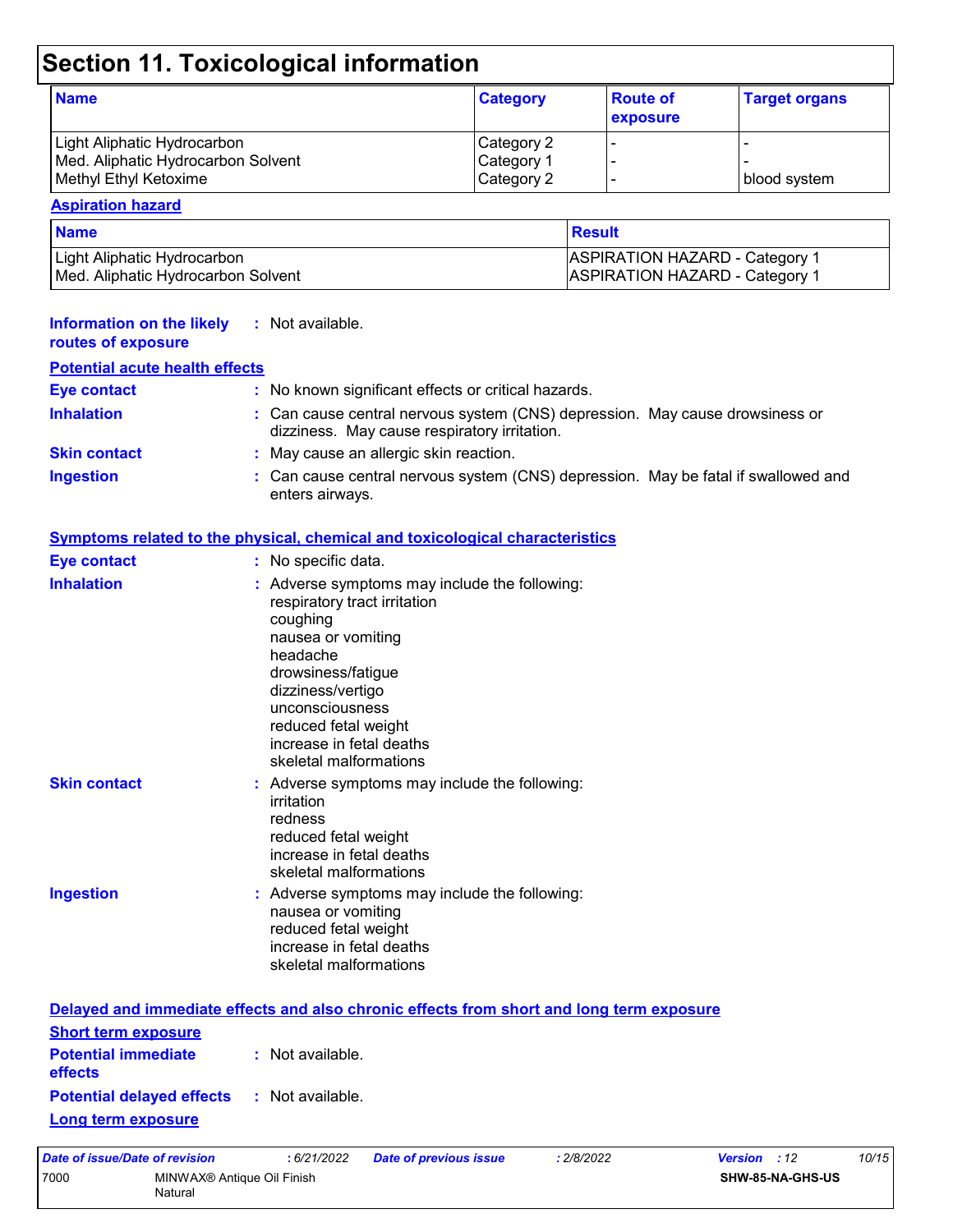### **Section 11. Toxicological information**

| <b>Potential immediate</b><br><b>effects</b> | $:$ Not available.                                                                                                                                                       |
|----------------------------------------------|--------------------------------------------------------------------------------------------------------------------------------------------------------------------------|
| <b>Potential delayed effects</b>             | : Not available.                                                                                                                                                         |
| <b>Potential chronic health effects</b>      |                                                                                                                                                                          |
| Not available.                               |                                                                                                                                                                          |
| <b>General</b>                               | : Causes damage to organs through prolonged or repeated exposure. Once sensitized, a<br>severe allergic reaction may occur when subsequently exposed to very low levels. |
| <b>Carcinogenicity</b>                       | : Suspected of causing cancer. Risk of cancer depends on duration and level of<br>exposure.                                                                              |
| <b>Mutagenicity</b>                          | : No known significant effects or critical hazards.                                                                                                                      |
| <b>Teratogenicity</b>                        | : No known significant effects or critical hazards.                                                                                                                      |
| <b>Developmental effects</b>                 | : No known significant effects or critical hazards.                                                                                                                      |
| <b>Fertility effects</b>                     | : May damage fertility.                                                                                                                                                  |
|                                              |                                                                                                                                                                          |

#### **Numerical measures of toxicity** Not available. **Acute toxicity estimates**

### **Section 12. Ecological information**

#### **Toxicity**

| <b>Product/ingredient name</b> | <b>Result</b>                      | <b>Species</b>             | <b>Exposure</b> |
|--------------------------------|------------------------------------|----------------------------|-----------------|
| Light Aliphatic Hydrocarbon    | Acute LC50 2200 µg/l Fresh water   | Fish - Lepomis macrochirus | 4 days          |
| Methyl Ethyl Ketoxime          | Acute LC50 843000 µg/l Fresh water | Fish - Pimephales promelas | 196 hours       |

#### **Persistence and degradability**

Not available.

#### **Bioaccumulative potential**

| <b>Product/ingredient name</b> | $\mathsf{LogP}_\mathsf{ow}$ | <b>BCF</b>   | <b>Potential</b> |
|--------------------------------|-----------------------------|--------------|------------------|
| Methyl Ethyl Ketoxime          |                             | $2.5$ to 5.8 | low              |
| l Cobalt 2-Ethvlhexanoate      |                             | 15600        | high             |

#### **Mobility in soil**

**Soil/water partition coefficient (KOC)**

**:** Not available.

**Other adverse effects** : No known significant effects or critical hazards.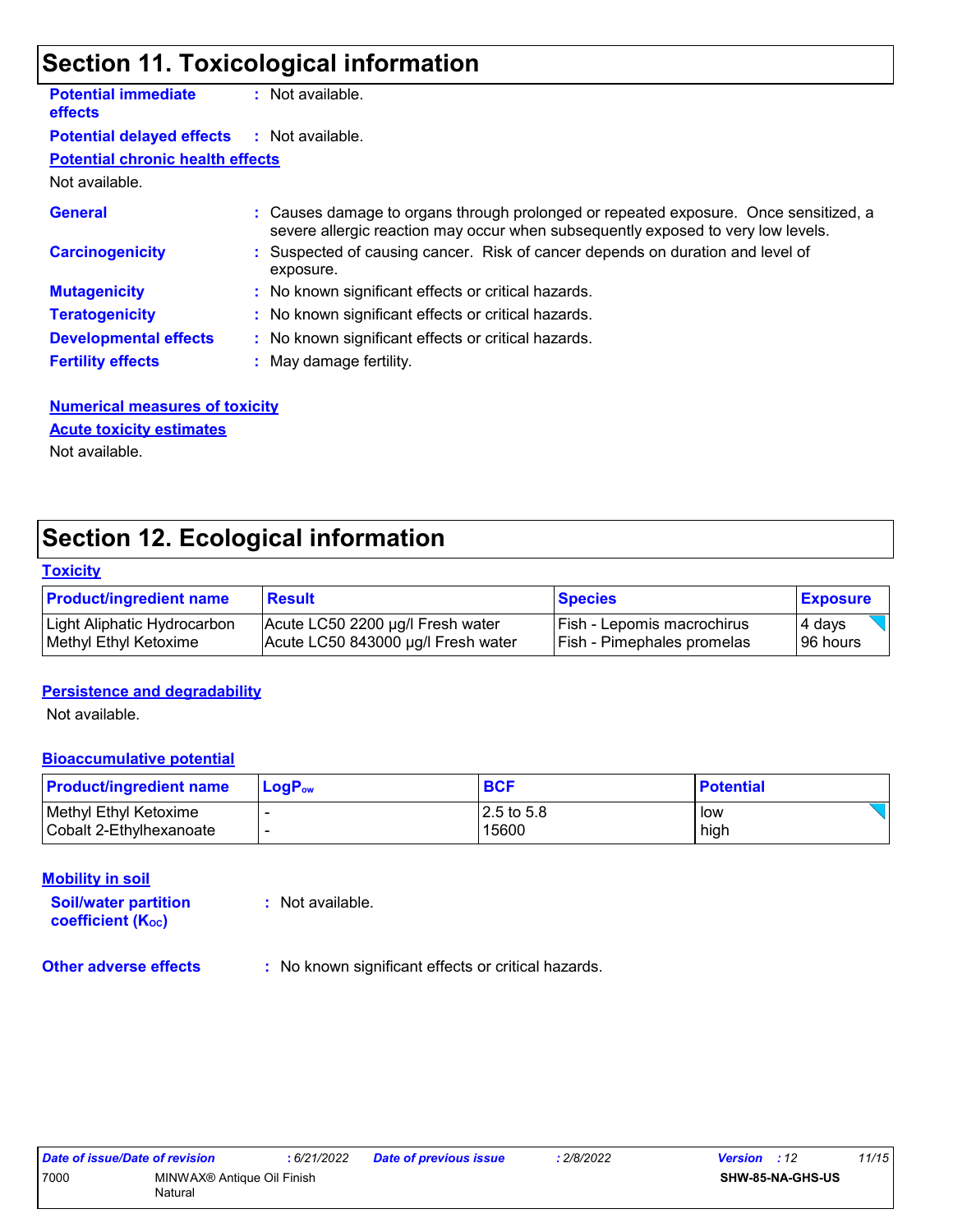### **Section 13. Disposal considerations**

#### **Disposal methods :**

The generation of waste should be avoided or minimized wherever possible. Disposal of this product, solutions and any by-products should at all times comply with the requirements of environmental protection and waste disposal legislation and any regional local authority requirements. Dispose of surplus and non-recyclable products via a licensed waste disposal contractor. Waste should not be disposed of untreated to the sewer unless fully compliant with the requirements of all authorities with jurisdiction. Waste packaging should be recycled. Incineration or landfill should only be considered when recycling is not feasible. This material and its container must be disposed of in a safe way. Care should be taken when handling emptied containers that have not been cleaned or rinsed out. Empty containers or liners may retain some product residues. Vapor from product residues may create a highly flammable or explosive atmosphere inside the container. Do not cut, weld or grind used containers unless they have been cleaned thoroughly internally. Avoid dispersal of spilled material and runoff and contact with soil, waterways, drains and sewers.

### **Section 14. Transport information**

|                                         | <b>DOT</b><br><b>Classification</b>                                                                                                                                                                                                                                                 | <b>TDG</b><br><b>Classification</b>                                                                                                                 | <b>Mexico</b><br><b>Classification</b> | <b>IATA</b>                                                                                                                   | <b>IMDG</b>                                                                                                                                        |
|-----------------------------------------|-------------------------------------------------------------------------------------------------------------------------------------------------------------------------------------------------------------------------------------------------------------------------------------|-----------------------------------------------------------------------------------------------------------------------------------------------------|----------------------------------------|-------------------------------------------------------------------------------------------------------------------------------|----------------------------------------------------------------------------------------------------------------------------------------------------|
| <b>UN number</b>                        | <b>UN1263</b>                                                                                                                                                                                                                                                                       | <b>UN1263</b>                                                                                                                                       | <b>UN1263</b>                          | <b>UN1263</b>                                                                                                                 | <b>UN1263</b>                                                                                                                                      |
| <b>UN proper</b><br>shipping name       | <b>PAINT</b>                                                                                                                                                                                                                                                                        | <b>PAINT</b>                                                                                                                                        | <b>PAINT</b>                           | <b>PAINT</b>                                                                                                                  | PAINT. Marine<br>pollutant (Light<br>Aliphatic<br>Hydrocarbon, Med.<br>Aliphatic<br>Hydrocarbon<br>Solvent)                                        |
| <b>Transport</b><br>hazard class(es)    | $\mathbf{3}$                                                                                                                                                                                                                                                                        | 3                                                                                                                                                   | $\mathfrak{S}$                         | 3                                                                                                                             | 3                                                                                                                                                  |
| <b>Packing group</b>                    | $\mathop{\rm III}$                                                                                                                                                                                                                                                                  | Ш                                                                                                                                                   | $\ensuremath{\mathsf{III}}\xspace$     | $\mathbf{III}$                                                                                                                | III                                                                                                                                                |
| <b>Environmental</b><br>hazards         | No.                                                                                                                                                                                                                                                                                 | No.                                                                                                                                                 | No.                                    | Yes. The<br>environmentally<br>hazardous<br>substance mark<br>is not required.                                                | Yes.                                                                                                                                               |
| <b>Additional</b><br><b>information</b> | This product may<br>be re-classified as<br>"Combustible<br>Liquid," unless<br>transported by<br>vessel or aircraft.<br>Non-bulk<br>packages (less<br>than or equal to<br>119 gal) of<br>combustible<br>liquids are not<br>regulated as<br>hazardous<br>materials.<br><b>ERG No.</b> | Product classified<br>as per the<br>following sections<br>of the<br>Transportation of<br>Dangerous Goods<br>Regulations:<br>2.18-2.19 (Class<br>3). |                                        | The<br>environmentally<br>hazardous<br>substance mark<br>may appear if<br>required by other<br>transportation<br>regulations. | The marine<br>pollutant mark is<br>not required when<br>transported in<br>sizes of ≤5 L or ≤5<br>kg.<br><b>Emergency</b><br>schedules F-E, S-<br>E |
| <b>Date of issue/Date of revision</b>   | : 6/21/2022                                                                                                                                                                                                                                                                         | <b>Date of previous issue</b>                                                                                                                       | : 2/8/2022                             |                                                                                                                               | 12/15<br>Version : 12                                                                                                                              |
| 7000<br>Natural                         | MINWAX <sup>®</sup> Antique Oil Finish                                                                                                                                                                                                                                              |                                                                                                                                                     |                                        |                                                                                                                               | SHW-85-NA-GHS-US                                                                                                                                   |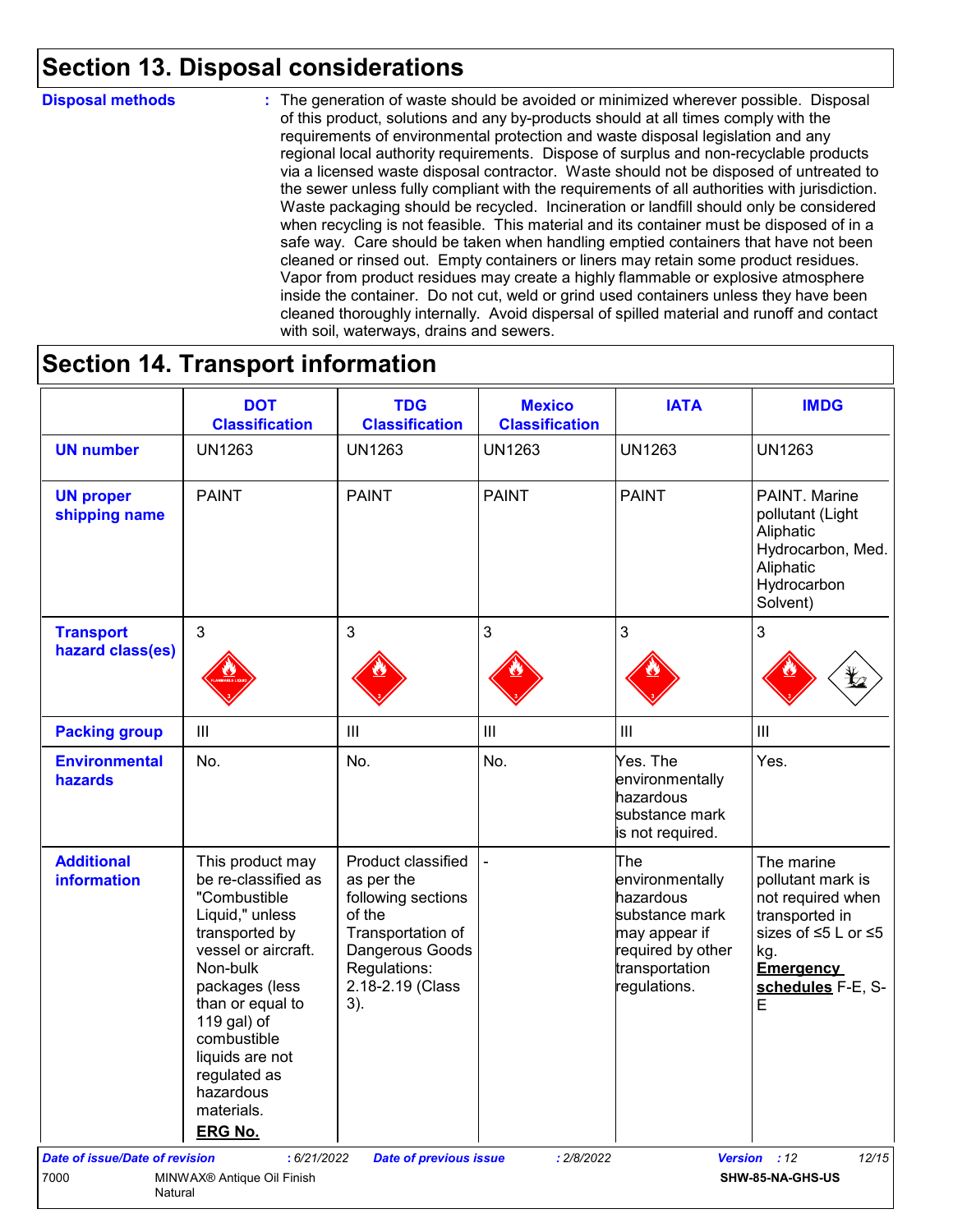| <b>Section 14. Transport information</b>                        |     |                  |                             |                                                                                                                                                                                                                                                                                                                                                                                                                                                                                                                                                                                                                                                                                     |  |
|-----------------------------------------------------------------|-----|------------------|-----------------------------|-------------------------------------------------------------------------------------------------------------------------------------------------------------------------------------------------------------------------------------------------------------------------------------------------------------------------------------------------------------------------------------------------------------------------------------------------------------------------------------------------------------------------------------------------------------------------------------------------------------------------------------------------------------------------------------|--|
|                                                                 |     |                  | <b>ERG No.</b>              | <b>ERG No.</b>                                                                                                                                                                                                                                                                                                                                                                                                                                                                                                                                                                                                                                                                      |  |
|                                                                 | 128 |                  | 128                         | 128                                                                                                                                                                                                                                                                                                                                                                                                                                                                                                                                                                                                                                                                                 |  |
|                                                                 |     |                  |                             |                                                                                                                                                                                                                                                                                                                                                                                                                                                                                                                                                                                                                                                                                     |  |
|                                                                 |     |                  |                             |                                                                                                                                                                                                                                                                                                                                                                                                                                                                                                                                                                                                                                                                                     |  |
|                                                                 |     |                  |                             |                                                                                                                                                                                                                                                                                                                                                                                                                                                                                                                                                                                                                                                                                     |  |
| <b>Special precautions for user :</b>                           |     |                  |                             | Multi-modal shipping descriptions are provided for informational purposes and do not<br>consider container sizes. The presence of a shipping description for a particular<br>mode of transport (sea, air, etc.), does not indicate that the product is packaged<br>suitably for that mode of transport. All packaging must be reviewed for suitability<br>prior to shipment, and compliance with the applicable regulations is the sole<br>responsibility of the person offering the product for transport. People loading and<br>unloading dangerous goods must be trained on all of the risks deriving from the<br>substances and on all actions in case of emergency situations. |  |
| <b>Transport in bulk according</b><br>to <b>IMO</b> instruments |     | : Not available. |                             |                                                                                                                                                                                                                                                                                                                                                                                                                                                                                                                                                                                                                                                                                     |  |
|                                                                 |     |                  | <b>Proper shipping name</b> | : Not available.                                                                                                                                                                                                                                                                                                                                                                                                                                                                                                                                                                                                                                                                    |  |

### **Section 15. Regulatory information**

#### **SARA 313**

SARA 313 (40 CFR 372.45) supplier notification can be found on the Environmental Data Sheet.

#### **California Prop. 65**

WARNING: This product contains a chemical known to the State of California to cause birth defects or other reproductive harm.

#### **International regulations**

| <b>International lists</b> | : Australia inventory (AIIC): Not determined.                |
|----------------------------|--------------------------------------------------------------|
|                            | China inventory (IECSC): Not determined.                     |
|                            | Japan inventory (CSCL): Not determined.                      |
|                            | Japan inventory (ISHL): Not determined.                      |
|                            | Korea inventory (KECI): Not determined.                      |
|                            | New Zealand Inventory of Chemicals (NZIoC): Not determined.  |
|                            | Philippines inventory (PICCS): Not determined.               |
|                            | Taiwan Chemical Substances Inventory (TCSI): Not determined. |
|                            | Thailand inventory: Not determined.                          |
|                            | Turkey inventory: Not determined.                            |
|                            | Vietnam inventory: Not determined.                           |

### **Section 16. Other information**

**Hazardous Material Information System (U.S.A.)**



**The customer is responsible for determining the PPE code for this material. For more information on HMIS® Personal Protective Equipment (PPE) codes, consult the HMIS® Implementation Manual.**

| Date of issue/Date of revision |                                        | :6/21/2022 |
|--------------------------------|----------------------------------------|------------|
| 7000                           | MINWAX <sup>®</sup> Antique Oil Finish |            |
|                                | Natural                                |            |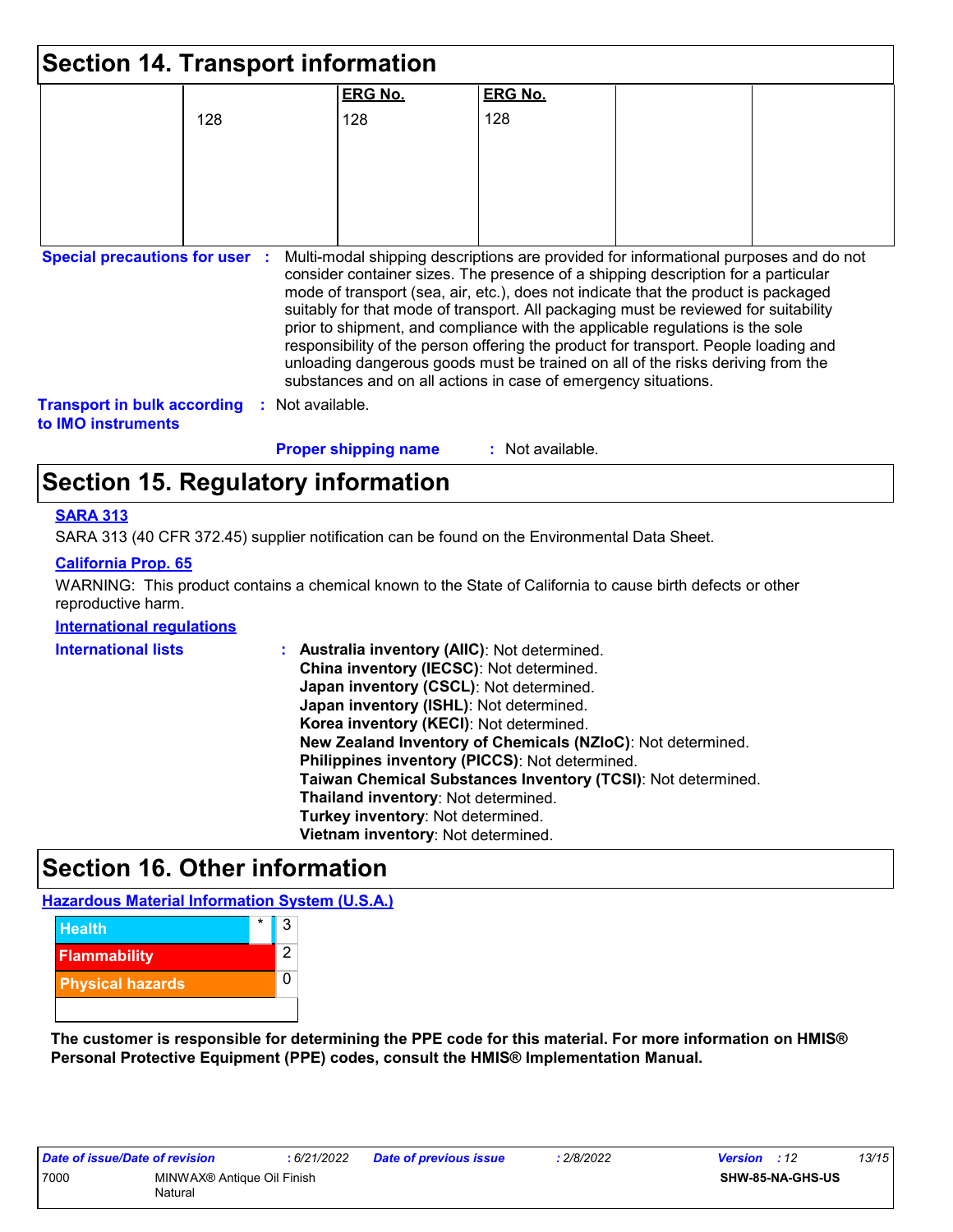### **Section 16. Other information**

**Caution: HMIS® ratings are based on a 0-4 rating scale, with 0 representing minimal hazards or risks, and 4 representing significant hazards or risks. Although HMIS® ratings and the associated label are not required on SDSs or products leaving a facility under 29 CFR 1910.1200, the preparer may choose to provide them. HMIS® ratings are to be used with a fully implemented HMIS® program. HMIS® is a registered trademark and service mark of the American Coatings Association, Inc.**

**Procedure used to derive the classification**

| <b>Classification</b>                                                                                    | <b>Justification</b>                       |
|----------------------------------------------------------------------------------------------------------|--------------------------------------------|
| FLAMMABLE LIQUIDS - Category 3                                                                           | IOn basis of test data                     |
| SKIN SENSITIZATION - Category 1                                                                          | Calculation method                         |
| <b>CARCINOGENICITY - Category 2</b>                                                                      | Calculation method                         |
| <b>TOXIC TO REPRODUCTION - Category 1B</b>                                                               | Calculation method                         |
| SPECIFIC TARGET ORGAN TOXICITY (SINGLE EXPOSURE) (Respiratory tract<br>irritation) - Category 3          | Calculation method                         |
| SPECIFIC TARGET ORGAN TOXICITY (SINGLE EXPOSURE) (Narcotic effects) -<br>Category 3                      | Calculation method                         |
| SPECIFIC TARGET ORGAN TOXICITY (REPEATED EXPOSURE) - Category 1<br><b>ASPIRATION HAZARD - Category 1</b> | l Calculation method<br>Calculation method |

| <u> FIBIOLY</u>                   |                                                                                                                                                                                                                                                                                                                                                                                                                                                                                                                                                                                                                       |
|-----------------------------------|-----------------------------------------------------------------------------------------------------------------------------------------------------------------------------------------------------------------------------------------------------------------------------------------------------------------------------------------------------------------------------------------------------------------------------------------------------------------------------------------------------------------------------------------------------------------------------------------------------------------------|
| Date of printing                  | : 6/21/2022                                                                                                                                                                                                                                                                                                                                                                                                                                                                                                                                                                                                           |
| Date of issue/Date of<br>revision | : 6/21/2022                                                                                                                                                                                                                                                                                                                                                                                                                                                                                                                                                                                                           |
| Date of previous issue            | : 2/8/2022                                                                                                                                                                                                                                                                                                                                                                                                                                                                                                                                                                                                            |
| <b>Version</b>                    | : 12                                                                                                                                                                                                                                                                                                                                                                                                                                                                                                                                                                                                                  |
| <b>Key to abbreviations</b>       | $\therefore$ ATE = Acute Toxicity Estimate<br>BCF = Bioconcentration Factor<br>GHS = Globally Harmonized System of Classification and Labelling of Chemicals<br>IATA = International Air Transport Association<br>IBC = Intermediate Bulk Container<br><b>IMDG = International Maritime Dangerous Goods</b><br>LogPow = logarithm of the octanol/water partition coefficient<br>MARPOL = International Convention for the Prevention of Pollution From Ships, 1973<br>as modified by the Protocol of 1978. ("Marpol" = marine pollution)<br>$N/A = Not available$<br>SGG = Segregation Group<br>$UN = United Nations$ |

**Indicates information that has changed from previously issued version.**

#### **Notice to reader**

**History**

**It is recommended that each customer or recipient of this Safety Data Sheet (SDS) study it carefully and consult resources, as necessary or appropriate, to become aware of and understand the data contained in this SDS and any hazards associated with the product. This information is provided in good faith and believed to be accurate as of the effective date herein. However, no warranty, express or implied, is given. The information presented here applies only to the product as shipped. The addition of any material can change the composition, hazards and risks of the product. Products shall not be repackaged, modified, or tinted except as specifically instructed by the manufacturer, including but not limited to the incorporation of products not specified by the manufacturer, or the use or addition of products in proportions not specified by the manufacturer. Regulatory requirements are subject to change and may differ between various locations and jurisdictions. The customer/buyer/user is responsible to ensure that his activities comply with all country, federal, state, provincial or local laws. The conditions for use of the product are not under the control of the manufacturer; the customer/buyer/user is responsible to determine the conditions necessary for the safe use of this product. The customer/buyer/user should not use the product for any purpose other than the purpose shown in the applicable section of this SDS without first referring to the supplier and obtaining written handling instructions. Due to the proliferation of sources for information such as manufacturer-specific SDS, the manufacturer cannot be responsible for SDSs obtained from any other source.**

| Date of issue/Date of revision<br>: 6/21/2022 | 2/8/2022<br>Date of previous issue<br><b>Version</b><br>.12 | 14/15 |
|-----------------------------------------------|-------------------------------------------------------------|-------|
| 7000<br>MINWAX® Antique Oil Finish<br>Natural | SHW-85-NA-GHS-US                                            |       |